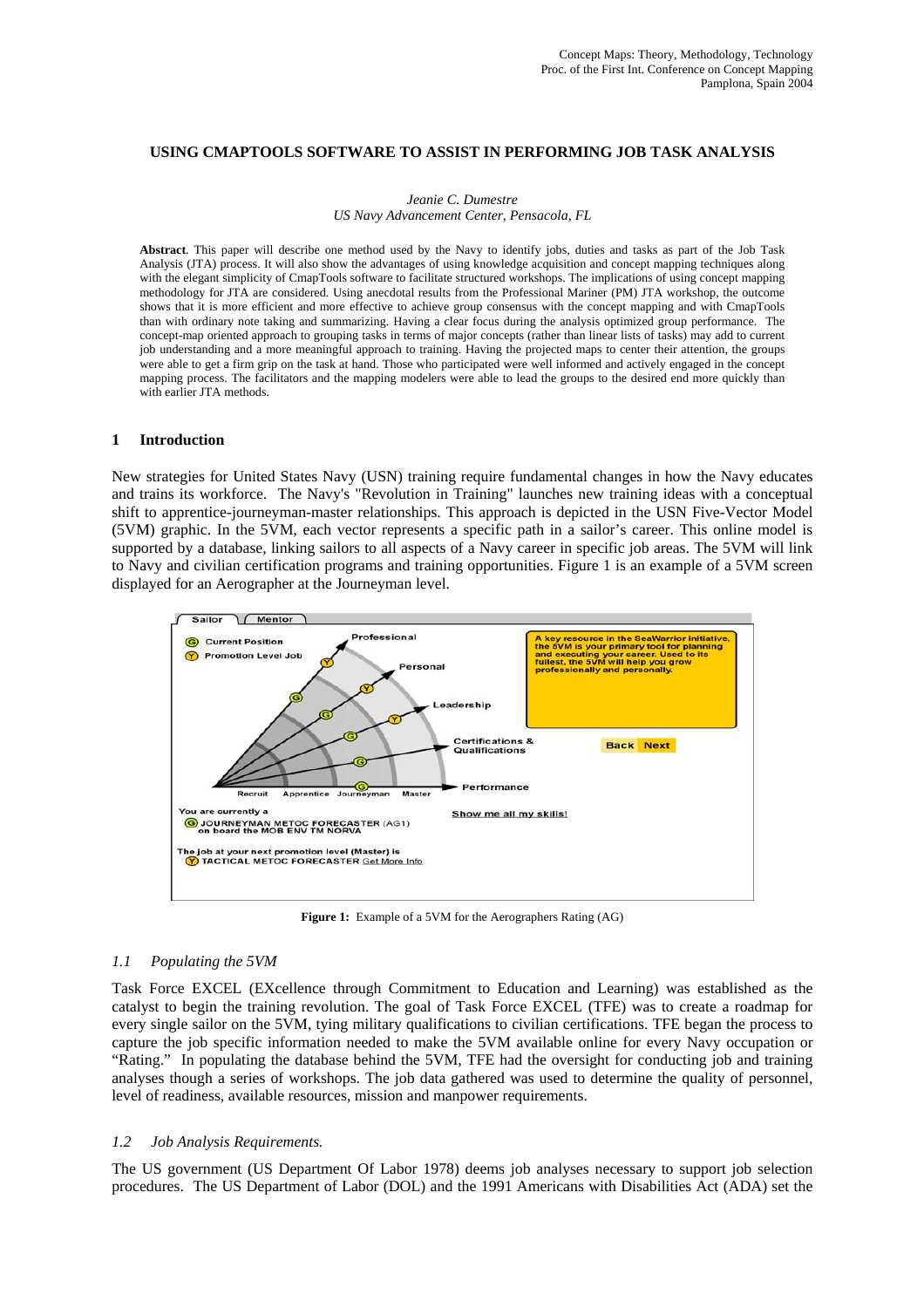standards and guidelines on employee selection procedures. The DOL requires validation of personnel selection procedures by completing a job analysis. There are various ways to perform job analyses that will meet the DOL standards. A web search reveals that numerous companies provide job analysis services to help organizations meet the DOL and ADA standards. This paper will describe one method used to identify job, duties, and tasks as part of the Navy's Job Task Analysis (JTA) process. It will also show how concept mapping and CmapTools software can be used to improve this JTA process.

# **2 Job Analysis in the US Navy**

TFE has used JTA for Navy Ratings, to identify jobs, duties and tasks, and the knowledge and skills necessary to perform a job successfully (Foster, Jones, and Becraft, 2000). In some cases, this process has been used to identify common tasks among Navy Ratings, in order to merge some Ratings and eliminate others. Many JTA workshops have been conducted to identify, by Rating, the jobs, duties and tasks of the Navy's sailors and the skills necessary to perform those tasks successfully. A primary focus of the USN JTA has been to look at a given Navy Rating and match it to a comparable civilian "community of practice" or "occupation" and its associated certification standards.

# *2.1 Performing Job Task Analysis in the Navy*

JTAs initiated by the Naval Air Systems Command (NAVAIR) use a formal process involving scoping meetings, workshop brainstorming sessions, review, and analysis. This improved JTA workshop process identifies functional areas, jobs per function, duties per job, a list of job tasks, and levels of skill required for the jobs. This structure is similar in format to that of other process formats like Joint Application Development (JAD). Key people involved are similar to those identified in the JAD process (Yatco, 1999):

- **Executive Agent:** The executive who charters the project, the system owner. They must be high enough in the organization to be able to make decisions
- **Project Manager**: The military leader representing the Executive Agent. The Project Manager observes the process and answers questions about the project regarding scope, time, coordination issues and resources. This person will assist the facilitator in recognizing issues that can be resolved at the meeting and will take for action issues that must be resolved later.
- **Facilitator**: Provides the structure and keeps the group on task. The facilitator is responsible for identifying issues that can be settled at the meeting and issues that require further resolution.
- **Recorder:** Documents what takes place at the sessions and supports the facilitators and managers producing the final reports.
- **Participants:** Navy sailors directly or indirectly being affected by this project, who are experts in their field and can make recommendations about their work. They provide the input to the workshops.
- **Observers**: The military and civilian members of the upper echelon who work at varying levels to support that Rating. They are present to observe the proceedings and answer questions.

# 2.1.1 The JTA Workshop

The Navy brings together a group of specialists in a particular Rating (occupation) or group of Ratings. These Subject Matter Experts, or SMEs, represent all levels of proficiency, from apprentice to the master level. Key personnel in the Rating's chain of command are introduced to authenticate the workshop results. SMEs are assured that the results of their efforts will be summarized and reported to the executive agent at the top level of this group, usually an Admiral. The SMEs brainstorm, creating and scrubbing data, adding missing elements, and reviewing for relevant tasks and group consensus on those tasks. This process usually takes about six hours for each job. Each group generates up to 100 tasks and associates them with duties, then jobs, hierarchically. The discussion, identification, and labeling of duties and tasks is led by a facilitator. During the discussions, a recorder takes down all that is said

# 2.1.2 The JTA Workshop Mind Map

In developing the task statements, SMEs write data on yellow notes and paste them on the wall. Next, the SMEs group the notes put them into hierarchical order. Duty labels are assigned to each group, as the hierarchy begins to develop. The notes are grouped further by the duties associated with each job. Once the notes have been organized and SMEs have agreed to the placement and hierarchy, the recorder transfers the paper-based data from sticky notes to mind mapping software. The group breaks overnight to allow the recorder time to compile the information from the sticky notes. What is interesting about the JTA process using sticky notes is that the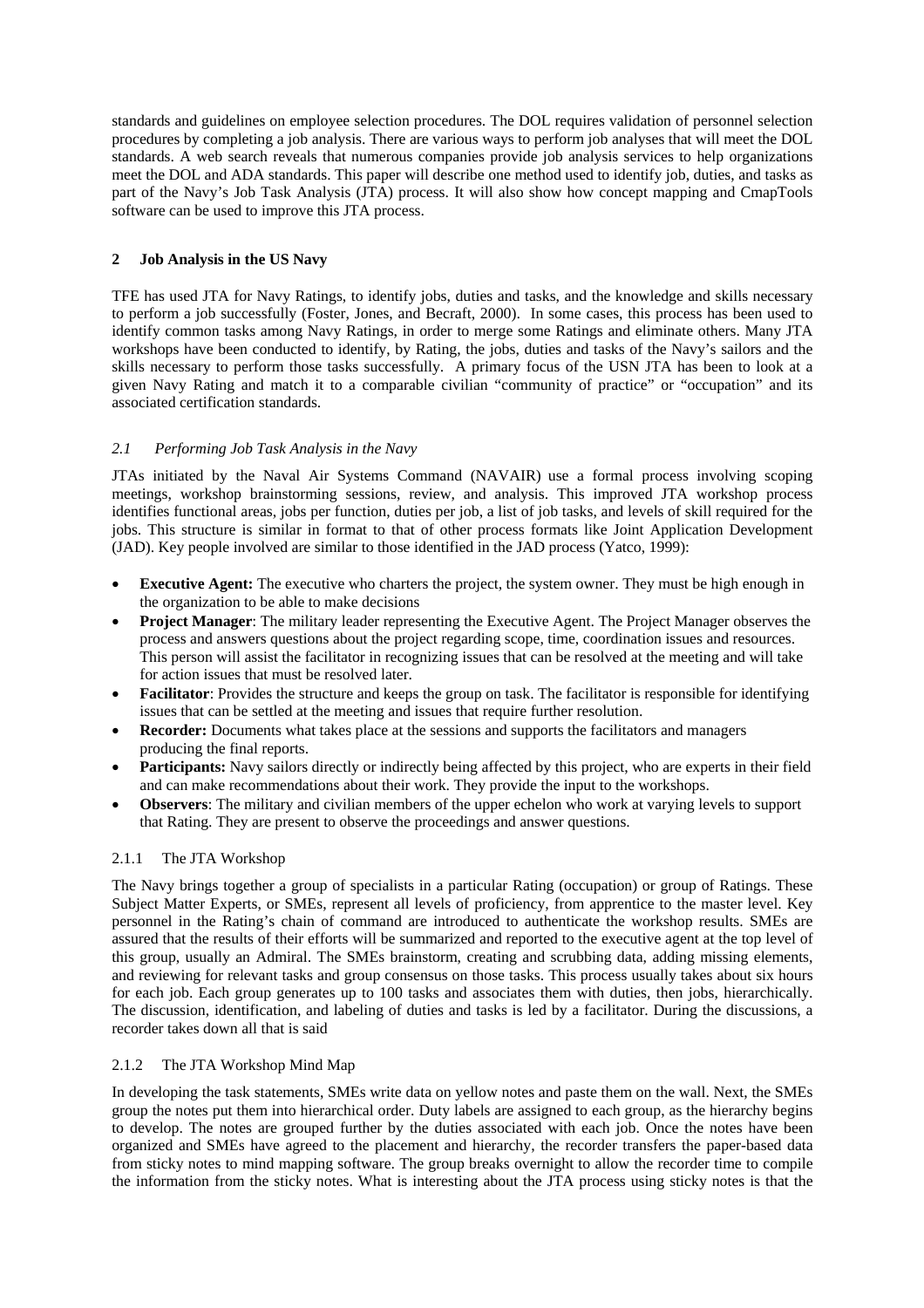SME grouping of the Jobs, Duties, and Tasks is similar to a concept map, with top down hierarchy. SMEs first visualize the data as a type of concept map. It is the recorder and facilitator who reinterpret the data as another type of image. The software used requires a very structured format that lays out information as a mind map. An example of a partial mind map is shown in figure 2.



**Figure 2:** Partial mind map created using CmapTools

Mind map format (Buzan, 1991) focuses on a central point, with the most important ideas recorded closest to the center or hub. Ideas radiate out from the center, with relative importance diminishing as the distance from the hub increases. Its hierarchy radiates from the central point outward, rather than from the top down. The links between key concepts will be recognizable based upon proximity and connection (Buzan, 1991). Mind maps are circular in nature, extending in all directions from the center. CmapTools software was used to simulate part of a QM 2 mind map. (The actual mind mapping software was not available to draw the map, but CmapTools flexibility allowed creation of the mind map graphic.)

Once data has been transferred to mind mapping software, the SMEs reconvene to confirm tasks, to eliminate duplicate tasks, and to find similar tasks performed across multiple jobs. This is done using the mind map results projected on the wall. Further dialogue takes place, this time over the mind map instead of over the previous day's "sticky-note" concept map. This is the first time that SMEs see the collective results of their labeling and organization. Cross-links are not identified in this process. The facilitator assists the process flow, builds consensus among the participants, and assists the project manager in writing a summary report from the textual notes taken by the recorder; the Project Manager delivers the final report

## *2.2 CmapTools and the Navy*

In 1997, the Naval Education and Training Center (NETC) began collaborating with the Institute for Human and Machine Cognition (IHMC) on a network-enabled prototype for knowledge modeling, browsing and sharing (Cañas et al., 2004, CmapTools, 2003), based on Dr. Joseph Novak's work with Concept Mapping and Learning Theory (Ausubel, Novak, et al, 1978, Novak & Gowin, 1984). In 1999, NETC chose representatives from the Naval Education and Training Professional Development and Technology Center (NETPDTC) to work with IHMC to find potential Navy applications for this prototype. By teaming with established Cognition Institute mapping experts from a meteorology concept mapping study and with Dr. Novak himself, the Navy/IHMC project team explored ways to leverage Navy training opportunities and performance support. As the IHMC software prototype evolved, and as more Navy users became familiar with the product, it became apparent that the top down hierarchy of a concept map, with linking words forming propositions, offered a clear way to organize training information.

# *2.3 JTA Workshop Using CmapTools*

In the summer of 2002, NETPDTC was asked to facilitate a TFE commissioned JTA workshop for the Navy's Professional Mariner (PM) Ratings. The facilitators were expected to use the JTA "sticky notes" format of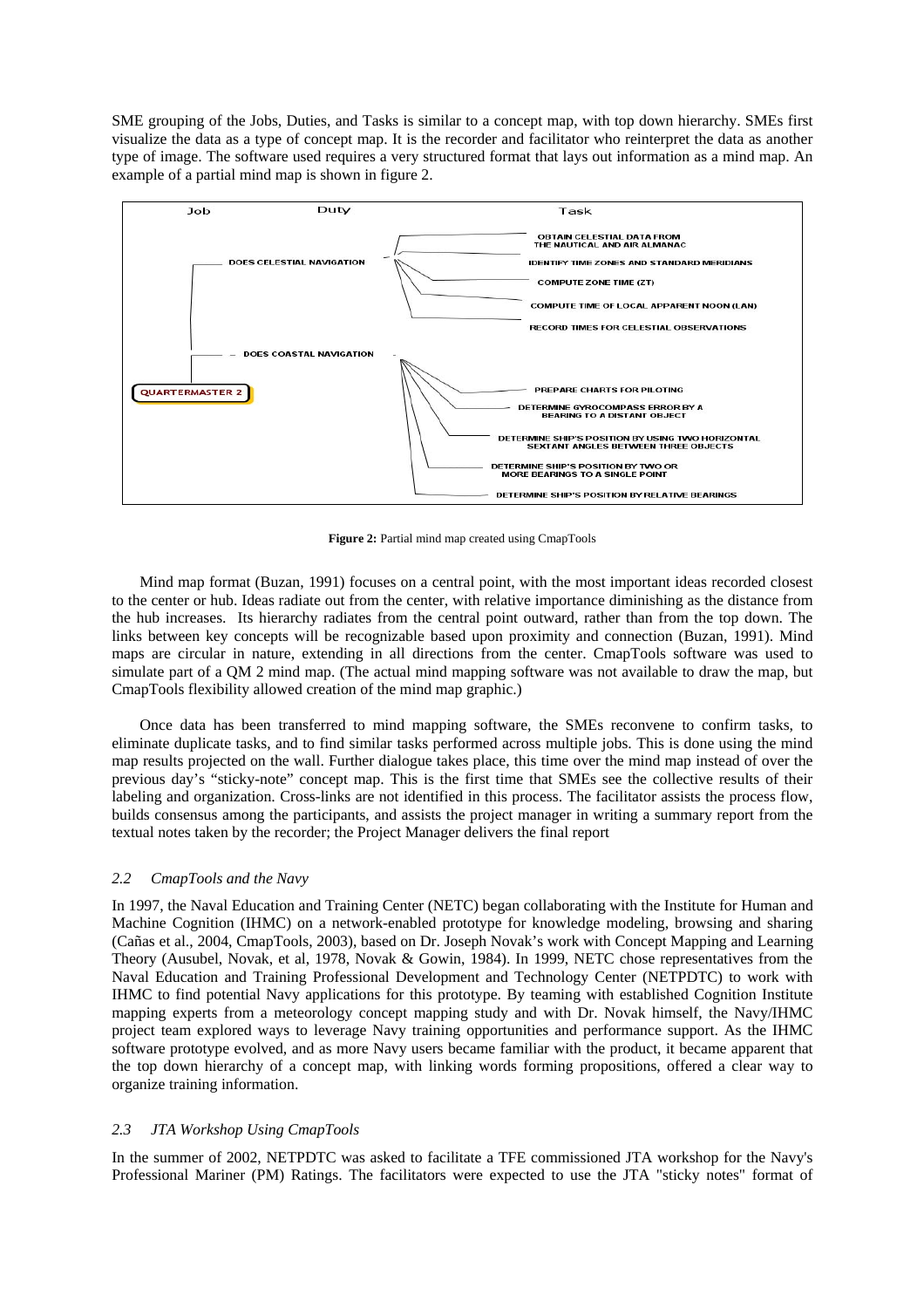gathering and mapping SME data, but no mapping software was provided for the workshops. At this time, NETPDTC was collaborating with IHMC to see how CmapTools could be used to improve Navy training. Since the "triplet" design of a concept map proposition, containing object-verb-object, parallels the Job-Duty-Task reports being amassed under JTA, the PM workshop was an ideal way to show how CmapTools software could make the JTA process more efficient. The purpose of this workshop was to identify current jobs, duties, and tasks associated with three Navy Ratings: Signalmen (SM), Quartermasters (QM) and Boatswain's Mate (BM). Since these Navy series have similar civilian jobs, key members of the civilian community were invited to identify civilian equivalent certification requirements.

## 2.3.1 Concept Mapping Jobs, Duties, and Tasks

IHMC staffers Dr. John Coffey and Ms Andrea Jost were provided as concept mapping and knowledge acquisition experts to assist the two facilitators at the June '02 PM Workshop. They introduced IHMC's CmapTools, using Cmaps to automate the brainstorming and mapping steps in the JTA process and to replace sticky notes with automated concept map projections. Coffey's research (Coffey, 2004) describes in detail how group generated concept maps made the decision process more efficient. The groups worked diligently creating and refining the projected maps that led to other maps. Initial work was finished rapidly, and group members collaborated on additional mapping tasks that took advantage of the capabilities of CmapTools and the expertise available. Task duplication was easily identified. In addition, SMEs were quickly able to map the process of skill level advancement and certification in the Navy and to link those levels with the certification in equivalent civilian occupations. Using the software to collectively tap into the knowledge of civilian community certification experts who would not normally be gathered to brainstorm together made the outcome of the workshop more valuable. The adaptiveness of CmapTools to diverse graphical images greatly contributed to the success of the workshop.

Seeing the results of their dialogue develop before their eyes as the Cmap modelers placed their suggestions into the map helped the SMEs develop and group the tasks more efficiently than in the workshops using the sticky-note method. By taking advantage of what the SMEs already knew and by capturing that information quickly for all to see, the concept map modelers and the facilitators were able to stimulate group thinking. Collectively, SMEs were able to build on each other's knowledge. SMEs saw the value in using concept mapping in a collaborative effort to identify some of the future occupational challenges they would face in their Ratings. Figure 3 is a concept map result of one of the future challenges brainstorming sessions.



#### **Figure 3:** Future Challenges

At the end of the first day, the data had already been input and viewed by the participants as maps. The maps were printed for participants as a record of their decisions and as documents to review. In previous workshops, participants could not see the results of their collective efforts until the next day, after the recorder had input the data from the sticky-notes. Using CmapTools software to develop concept maps based on the concept mapping principles developed by Novak, the participants were able to come to consensus much faster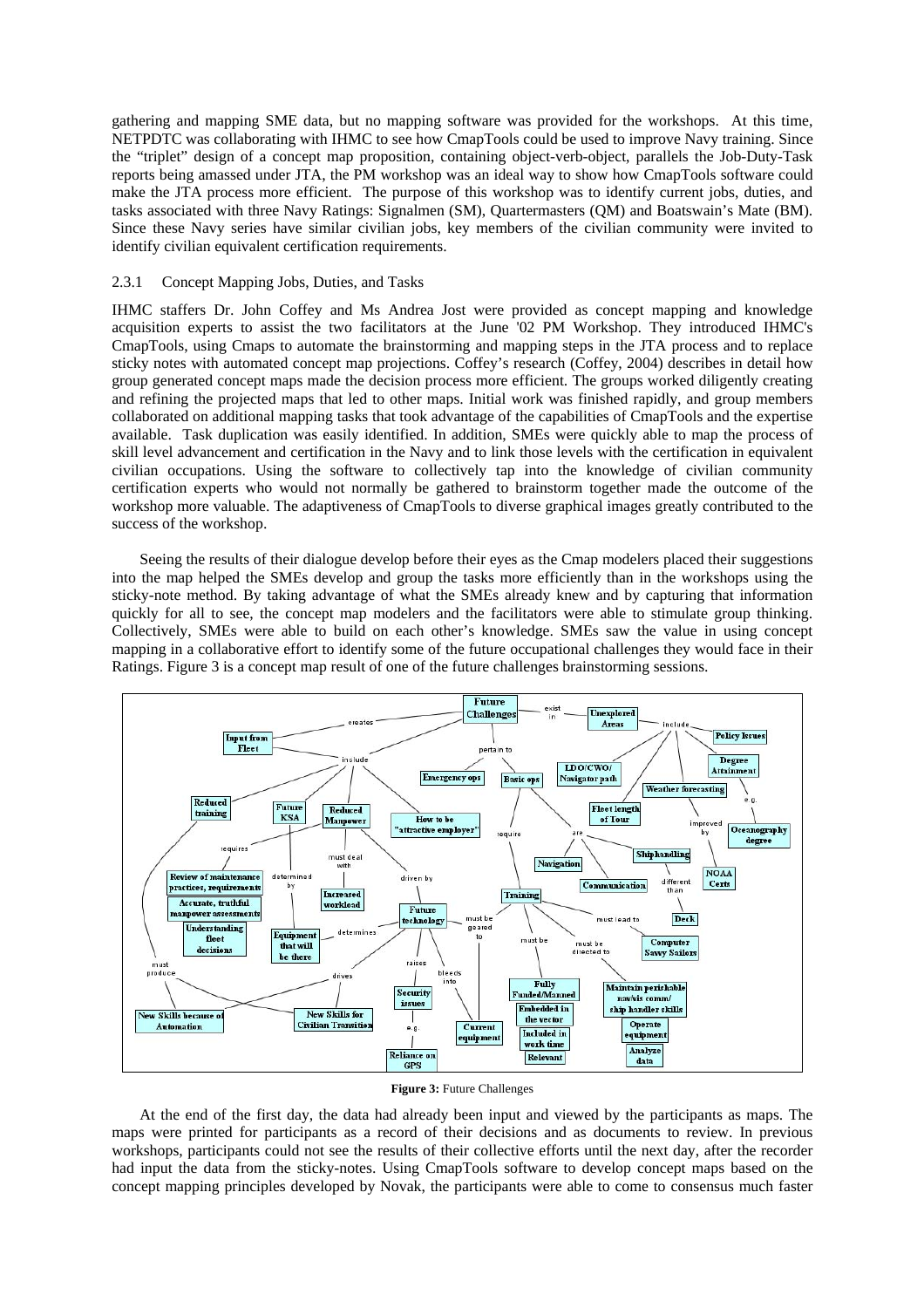than in JTA workshops using sticky notes. They were able to accomplish more in a shorter period of time, especially on the first day, and they were able to take away printed copies of the day's work to review and to prepare for the next day's session. The TFE Program Manager also reviewed results at the end of each day and commented on the speed in which the results were ready compared to previous workshops. Facilitators also remarked that this workshop was progressing faster than previous ones using sticky notes. They noted that the jobs, duties, and tasks, presented as concept maps at the end of the first day, would not have been compiled and presented as mind maps until the second day in the sticky note workshops. SMEs stated that using the CmapTools projections rather than sticky notes helped them work more efficiently. They liked being able to see the results immediately, rather than waiting for the data to be input and to see the results the next day. What was especially helpful in this exercise was the ability to make cross connections and show relationships not always so obvious in the day-to-day operations. Seeing each other's ideas captured collectively, SMEs were able to expand data as each contribution was recorded.

## 2.3.2 Mapping the Vector Information

In addition to making Novakian concept maps, CmapTools was easily adaptable to the flow of the discussion and did not limit the user to a specific structure. The skilled concept mapping modelers were able to capture certification data offered by civilian community experts and combine it with USN certification data to make a linear vector. Figure 4 is an example of a resulting certification vector graphic.



**Figure 4:** BM Certification Vector Information

By inserting certifications at appropriate points, the modelers depicted the type of information that would be available along one arm of the 5VM for BM and QM Ratings. Sailor and civilian experts could see the progression as it developed and were able to make instant comments and corrections that increased the accuracy of the graphic. With the benefit of adding resources to concept objects, modelers were able to attach links from civilian and military experts that could be used for further explanation. Civilian and military certifications were colored differently, so that variations and gaps were clearly apparent. SMEs stated that they appreciated being able to collaborate with the civilian community experts and see for the first time how their certifications matched or did not match civilian job certification. They remarked that the civilian expert data could not have been captured and merged with theirs so easily without CmapTools. The civilian experts were impressed at how quickly the information they offered could be organized and merged with the military data. Because of the CmapTools projections, they were even able to collaborate among themselves and better capitalize on the civilian knowledge available than in previous JTA workshops. The loosely termed "map" could be used by the Navy to identify where to align USN certifications more closely with the civilian community.

The certification vector data was compiled and organized so quickly using group brainstorming over the CmapTools software projections, that the group also had time to map out the professional development vectors for the PM Ratings. In the final version, the group was able to attach text files as resources describing what is required at each level along the vector. The work progressed so quickly at this point that the SMEs were also able to add resources that described each duty assigned to each job. Figure 5 shows the final result of a QM professional vector brainstorming session map.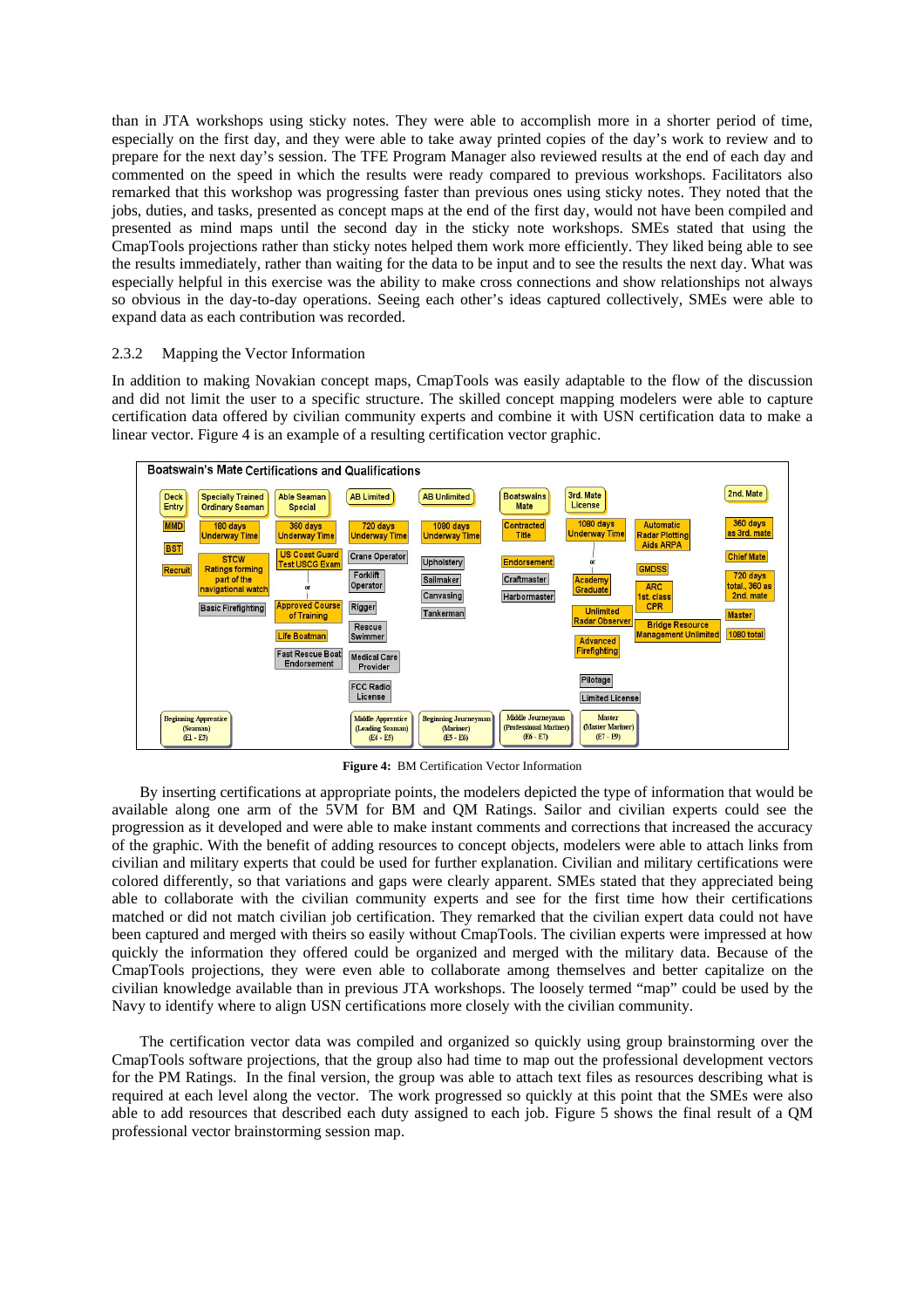

**Figure 5:** QM Professional Development Vector information

The concept maps and graphical representations of the workshop results were easily converted to jpeg format and were used as illustrations in the final report Word document and in the PowerPoint summary presented at the end of the workshop. CmapTools software was even used to show a graphical job progression (figure 6), where duties diversify as a sailor progresses, then merge again into common duties at the top level of the sailor's career. The program manager was so impressed with the versatility and efficiency CmapTools software that, in his out-brief to the executive manager, he specifically stated that using CmapTools software greatly improved the PM JTA workshop process. He also recommended that this software be considered for use in all future JTA workshops.



**Figure 6:** Job Progression

## 2.3.3 Evaluation

The use of Concept Mapping and CmapTools software helped not only to streamline the PM JTA effort but also to assure that participants had a clear understanding of the outcome. The PM concept maps really drove home the fact that concept mapping can reveal relationships not usually recognized in ordinary discussions and can show the big picture as well. Many concept maps were developed that contributed to the group processes and eventually led to final consensus maps. A total of 11 final concept maps and 7 object maps were produced and used in the final reports. Although other JTA workshops had included experts from the parallel civilian occupations, the expert knowledge had not been captured as effectively as it had using collective collaboration and CmapTools. The projection of the map graphic, and the use of experienced concept map modelers, gave the group a clear picture of the progress they were making and of the outcome at the end of each day. Usually participants waited for the written report to see final results. Sometimes the written report did not agree with the participants' perceptions of what was concluded.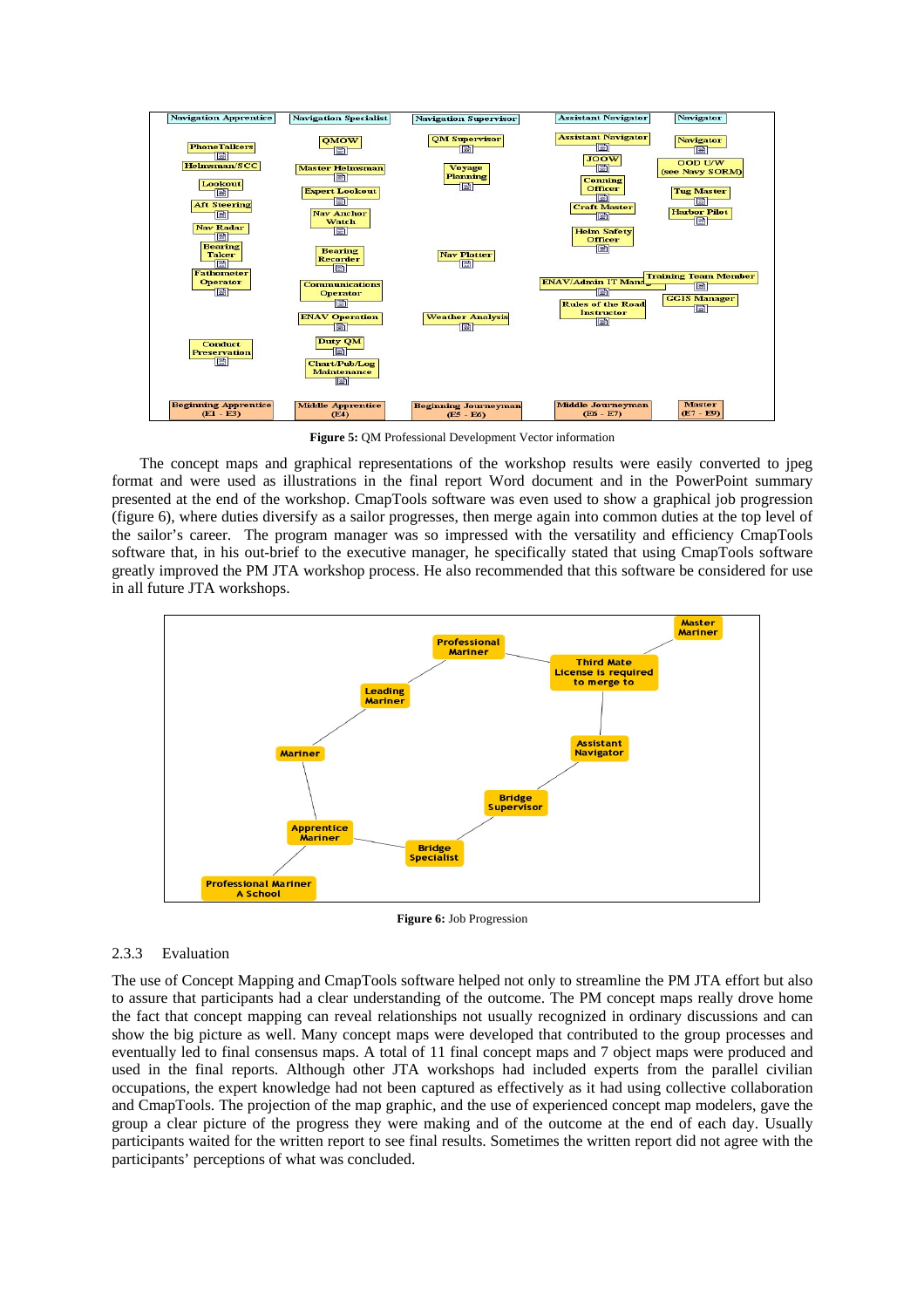Mapping can eliminate the pitfalls of linear, sentence-oriented note taking and can help to recall verbal images and ideas. Buzan has found that 90% of the words used in note taking are unnecessary. He has identified a few of the problems that occur when we attempt to get information from the linear note structure (Buzan, 1991): there are wasted words that do not assist in recall; there is wasted time searching for words needed to recall ideas; there are unrelated interruptions between related ideas and key words. Using mind mapping software can produce good JTA results. Building on existing knowledge and using a graphical representation in the form of a concept map with linking words (Novak, 1998) allows participants to visually enhance communication as well as build on existing knowledge. Although the links may be assumed to be understood in mind maps, the links are clearly stated in concept maps.

The advantages of using CmapTools software as an automated version of the JTA "sticky note" process were apparent from the onset. The facilitators observed that group dynamics began to surface much sooner than in earlier workshops. The SMEs were highly engaged as a cohesive group to produce the tasks, discuss them, group them, and to come to consensus much more quickly than waiting until the sticky notes could be grouped on the wall then copied into a software product. Using CmapTools software and expert modelers, the facilitators were able to distill the most useful information from the vast amount of knowledge and expertise present at the workshop. The anecdotal results of the PM JTA workshop show that it is more efficient and more effective to achieve group consensus using the concept mapping of CmapTools than with ordinary note taking, summarizing, and mind mapping later. This was not a controlled study, so the results are based on observation and comments:

| <b>JTA Using CmapTools</b>                                                                                                                                                                               | <b>JTA Using Sticky Notes</b>                                                                                                                         |
|----------------------------------------------------------------------------------------------------------------------------------------------------------------------------------------------------------|-------------------------------------------------------------------------------------------------------------------------------------------------------|
| Group focuses on projected map and stays on task;                                                                                                                                                        | Participants work individually on sticky notes, then in                                                                                               |
| group dynamics form quickly.                                                                                                                                                                             | small groups; dynamics are slower to form.                                                                                                            |
| Concept mapping can reveal cross relationships<br>not easily identified.                                                                                                                                 | Cross relationships are not identified or revealed.                                                                                                   |
| Changes can be made quickly, gaining group<br>consensus immediately.                                                                                                                                     | Changes are not as easily made; group consensus is<br>not obtained until the next day.                                                                |
| Group product (map) is visible to all as work<br>progresses.                                                                                                                                             | Group product (mind map) is not available until all<br>data from sticky notes can be input.                                                           |
| Group determines construct of the concept map;<br>group reviews map as it is built.                                                                                                                      | Recorder determines construct of the mind map based<br>on the sticky notes; group must review and concur or<br>suggest changes a day later.           |
| Modelers can make graphical depictions in styles<br>other than true concept maps; software can be<br>used for sequences and stages required for the<br>5VM as well as flow charts.                       | Software used only allows construction of a structured<br>mind map.                                                                                   |
| Results are easily provided for review; maps can<br>be printed at end of each session, and group can<br>suggest changes at next session.                                                                 | Some results can be compiled and made available for<br>review the next day; some results are not available<br>until after the workshop concludes.     |
| Facilitators distill information with the<br>participants and during the meeting.                                                                                                                        | Facilitators distill information without the participants<br>and outside of the meeting                                                               |
| Facilitators can quickly acquire expert knowledge<br>from outsiders (i.e. civilian community, industry,<br>etc.) and integrate/merge it with SME knowledge<br>with SME/ expert consensus during mapping. | Facilitators gather outsider knowledge in a linear<br>format and integrate/merge it with SME knowledge in<br>isolation, after the workshop concludes. |

**Table 1:** Using CmapTools versus Sticky Notes

# **3 Summary**

JTA processes can benefit from the use of concept mapping (Trochim, Cook, & Setze, 1994) and CmapTools software. A concept-map oriented approach to grouping tasks in terms of major concepts (rather than simple lists of tasks in a table may potentially add to current job understanding and a more meaningful approach to training. Using CmapTools software to develop concept maps based on the concept mapping principles developed by Novak helps the participants to come to consensus faster than using the sticky note and mind mapping method; they are able to accomplish more in a shorter period of time. Job progression, Certification and Professional Development requirements can be depicted graphically, as well as concept maps of Jobs,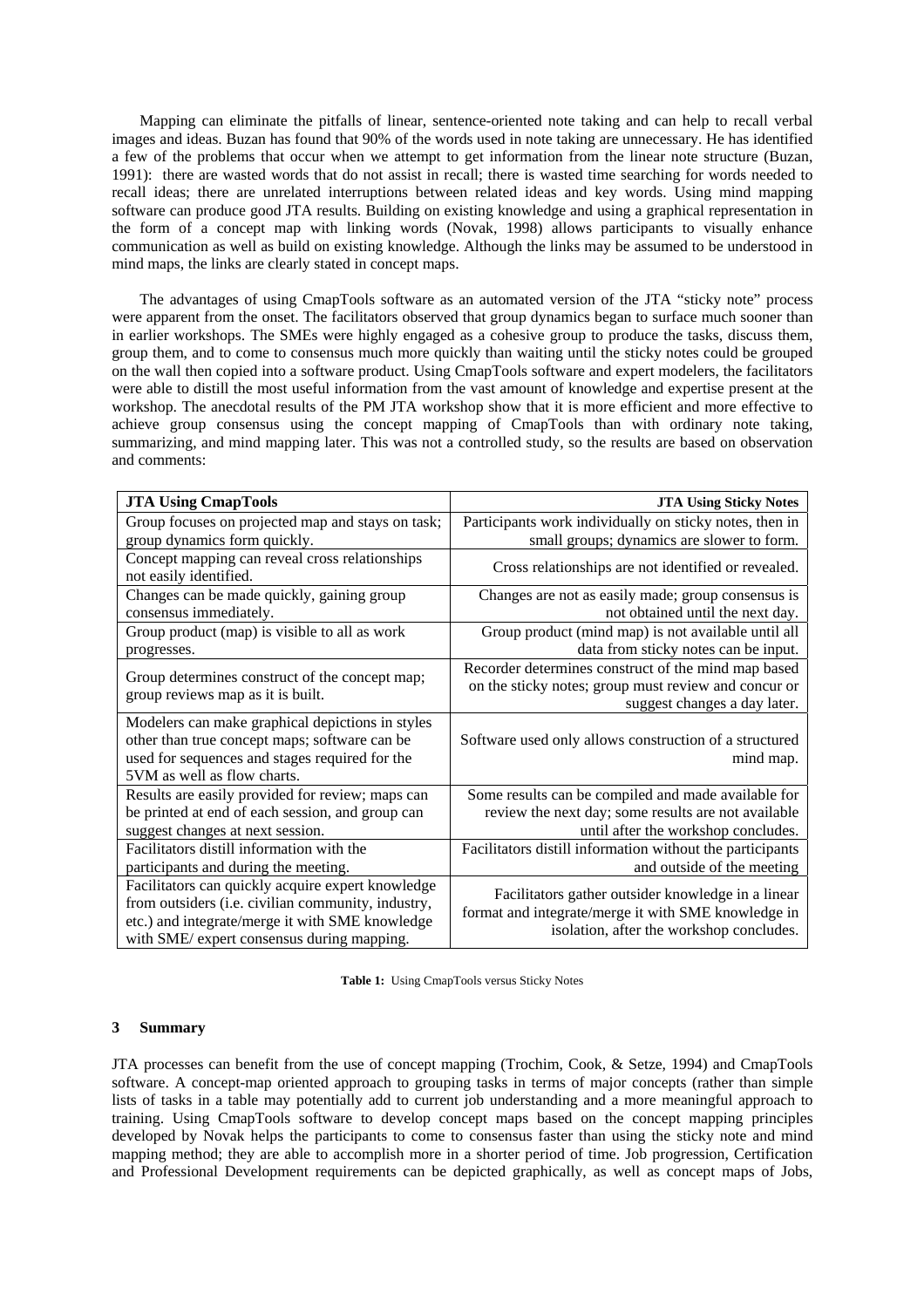Duties, and Tasks. Group dynamics are evident as the participants start thinking together to build on each other's knowledge; visual images are quickly completed by expert concept mapping modelers to keep group on task. Using the software to collectively tap into the knowledge of experts who would not normally be gathered to brainstorm together could make the outcome of the workshop more valuable. The usefulness of graphically flexible CmapTools software to depict maps and process flows outside of the actual concept map format suggests that this software has many applications. It can be used to facilitate many types of Knowledge acquisition, process flow and mapping meetings. A key factor in taking advantage of the group process flow is the use of expert modelers who are able to keep up with the diverse ideas being presented. Recording skills and software knowledge is important, but mapping and modeling ability is also necessary. The adaptiveness of CmapTools to different graphical representations can greatly contribute to the success of a JTA workshop.

#### **4 Acknowledgements**

This project was part of a seven-year collaboration effort between IHMC and the Navy. We thank IHMC, John Coffey and Andrea Jost for their contributions to the success of the Professional Mariner workshop and their assistance during data collection.

## **References**

- Ausubel, D., Novak, J. D., et al. (1978). *Educational Psychology: A Cognitive View* (p. 163)*.* New York: Holt, Rinehart and Winston.
- Bransford, J. D., Brown, A.L., & Cocking, R. R., editors (2000). *How People learn Brain, Mind, Experience and School* (p. 62). Washington, DC: National Academy Press.
- Buzan, Tony, (1991). *Using Both Sides of Your Brain* (pp. 85-95). New York: Plume.
- Coffey, J.W. (2004). *Facilitating Idea Generation and Decision-Making with Concept Maps. Journal of Information and Knowledge Management*. (to appear).
- Cañas, A. J., Hill, G., Carff, R., Suri, N., Lott, J., Eskridge, T., Gómez, G., Arroyo, M., & Carvajal, R. (2004). CmapTools: A Knowledge Modeling and Sharing Environment. In A. J. Cañas, J. D. Novak & F. M. González (Eds.), *Concept Maps: Theory, Methodology, Technology, Proceedings of the 1st International Conference on Concept Mapping*. Pamplona, Spain: Universidad Pública de Navarra.
- CmapTools. (2003). *IHMC Concept Map Software: a knowledge construction toolkit.* [online] available: http://cmap.ihmc.us/
- Foster, D., Jones, P., and Becraft, R. (2000). *The Importance of Job Task Analyses.* Originally published in the Summer issue of Professional Certification Magazine. [online] available: http://www.computer.org/certification/procert\_jta.html?SMIDENTITY=NO
- *Glossary of Terms Used in Job Task Analysis.* [online] available: http://syllabus.syr.edu/IDE/maeltigi/ide713/TOOLBOX/CLASS97/CJ/analysis/glossary.html
- Department of Defense (31 Aug 01) *MIL-HDBK-29612-2A Instructional Systems Development/Systems Approach to Training and Education.*
- McKillip, J. (1999). *MCSE Job Task Analysis: Report to Participants.* [online] available: http://www.microsoft.com/traincert/downloads/MCSE\_Task\_Analysis.doc
- Mintzes, J. L., Wandersee, J. H., & Novak, J. D., editors (2000). *Assessing Science Understanding, A Human Constructivist View.* San Diego, CA: Academic Press.
- Mintzes, J. L., Wandersee, J. H., & Novak, J. D., editors (2000). *Teaching Science for Understanding, A Human Constructivist View.* San Diego, CA: Academic Press.
- NAVAIR (2002). Task Force EXCEL Working Group Guidelines. [online] available: http://www.ntsc.navy.mil/Resources/Library/TaskForceExcel/Files/HPToolbox/GroupGuidelinesMay.doc
- Navy message: R 171405Z MAR 03, FM CNET PENSACOLA FL//N00//, SUBJ/*JOB TASK ANALYSIS (JTA) PROCESS POLICY FOR NETC CLAIMANCY//*
- Novak, J. D. (1998). *Learning, creating, and using knowledge: Concept Maps(R) as facilitative tools in schools and corporations.* Mahweh, NJ: Lawrence Erlbaum Associates.
- Novak, J. D., & Gowin, D. B. (1984). *Learning how to learn.* New York: Cambridge University Press.